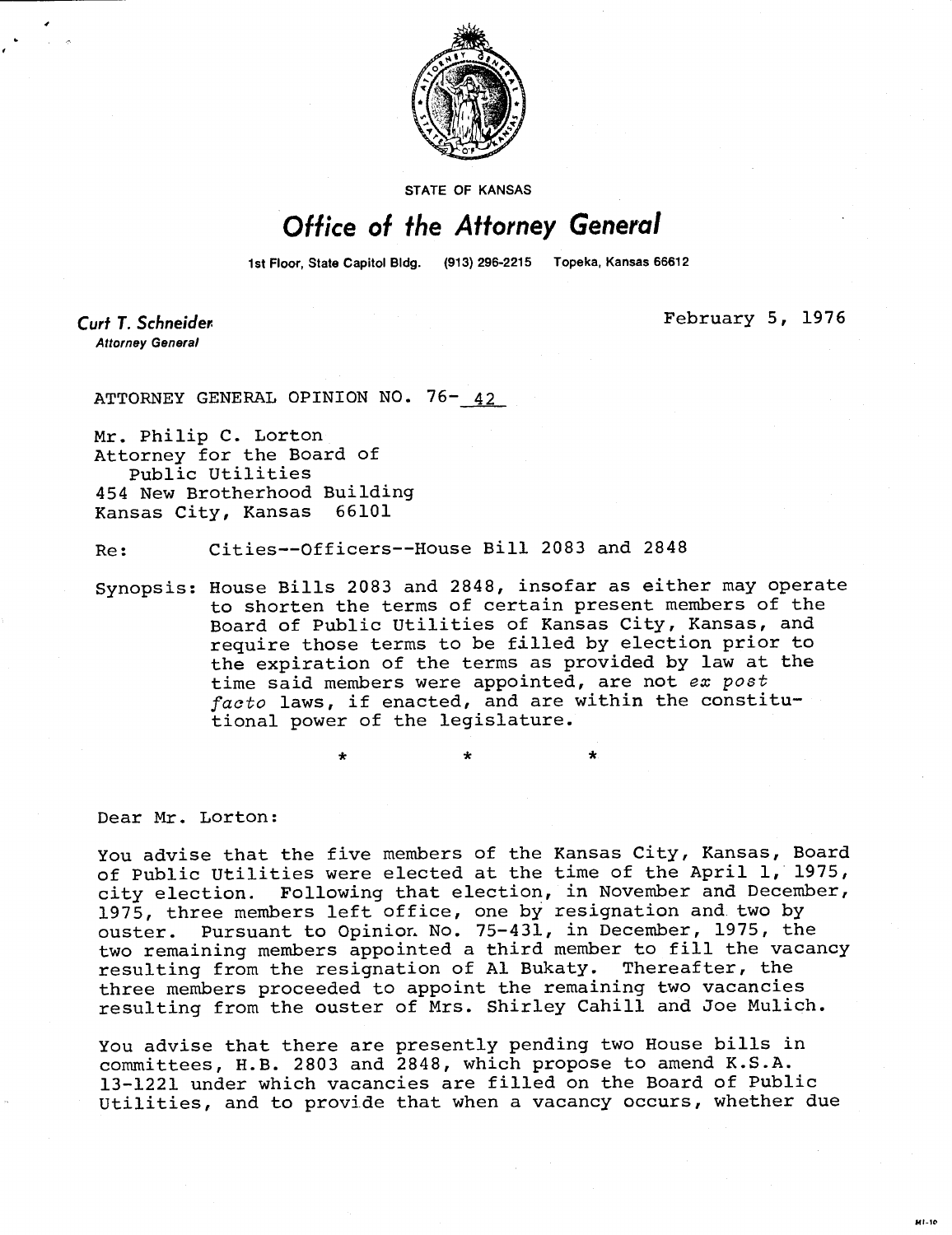Mr. Philip C. Lorton Page Two February 5, 1976

to resignation or ouster, such position shall be filled by election at either the next general election in 1976, or the next city election in 1977. These bills, you advise, would, if passed, thus affect the terms for which three members have been appointed to serve, for these terms would not expire until 1979 under K.S.A. 13-1221, which provides in pertinent part thus:

> "Where a vacancy has occurred in the membership of any board of public utilities, the term of such member selected to fill such vacancy shall be the remainder of the term of the member whose retirement from the board created such vacancy."

You inquire whether a law which operates to shorten the terms of duly appointed incumbents to office, and which requires an election to fill those positions prior to the expiration of those terms as provided by law at the time of their appointment, constitutes an ex post facto exercise of legislative power.

At 16 Am.Jur.2d, Constitutional Law, § 396, the writer states thus:

"The Supreme Court of the United States at different times has enunciated somewhat variant definitions of the phrase 'ex post facto laws.' The early and classic definition is as follows: '(1) Every law that makes an action done before the passing of the law, and which was innocent when done, criminal, and punishes such action; (2) every law that aggravates a crime, or makes it greater than it was when committed; (3) every law that changes the punishment, and inflicts a greater punishment than the law annexed to the crime when committed; (4) every law that alters the legal rules of evidence, and receives less or different testimony that the law required at the time of the commission of the offense, in order to convict the offender.'" [Footnote omitted.]

At § 397, the writer emphasizes that the prohibition against ex post facto laws applies solely and exclusively to criminal and penal statutes: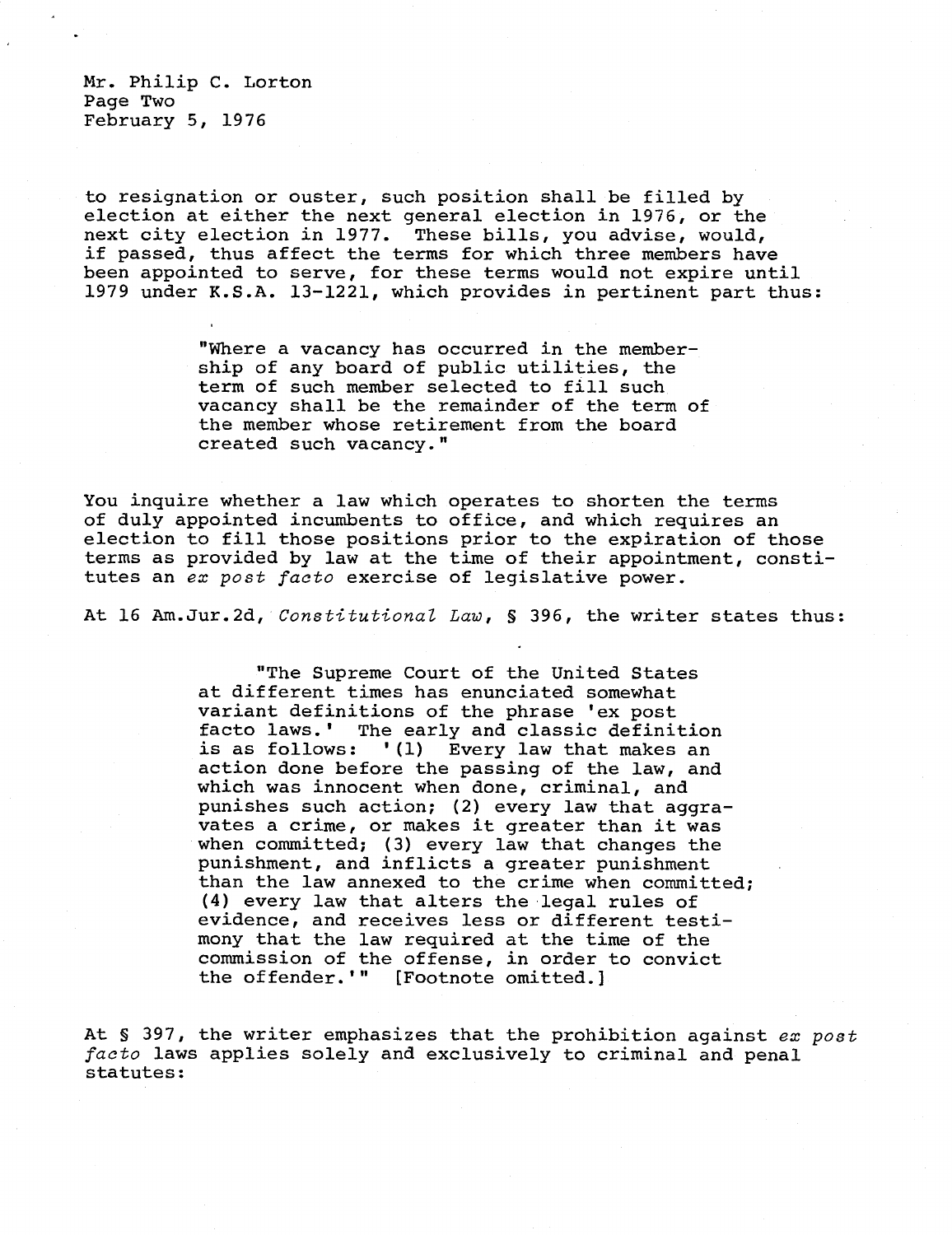Mr. Philip C. Lorton Page Three February 5, 1976

> "The expression 'ex post facto laws' is a technical one which was in use long before the Revolution and had acquired an appropriate meaning as used by legislators, lawyers, and authors. The phrase is one which relates exclusively to criminal or penal statutes. The ex post facto prohibition is infringed by laws which establish punishment for acts antecedently done that were not punishable when done, or which increase the punishment for acts already criminally punishable at the time of the enactment of the legislation in question."

This rule was followed in Re Clark, 86 Kan. 539, 121 P. 492 (1912), in which the court stated thus:

> "The term 'ex post facto,' as used in the constitution, relates to criminal punishment and has no relation to other retrospective laws." 86 Kan. at 541.

Thus, I can but conclude that the proposed House Bills numbered 2803 and 2848 would not constitute ex post facto laws if enacted.

Secondly, there remains the question whether the legislature may constitutionally shorten the terms of the present incumbents, and require the positions to be filled by election prior to the expiration of the terms as provided by law at the time the incumbents were appointed. The great weight of authority is that if an office has been created by the legislature, and there is no constitutional inhibition, the legislature may abolish those offices which it has created, and may do during the term of an incumbent. In Re Hinkle, 31 Kan. 712, 9 Pac. 531 (1884), the court stated thus:

> "The legislature clearly has the power, directly or through the action of the board of county commissioners of a county, to abolish or wipe out townships; and having this constitutional power, the effect thereof may be to oust the officers of a township so abolished or destroyed from office before the expiration of their term. This would also include the constitutional power to abolish the office of justice of the peace in a township so destroyed. So it is not